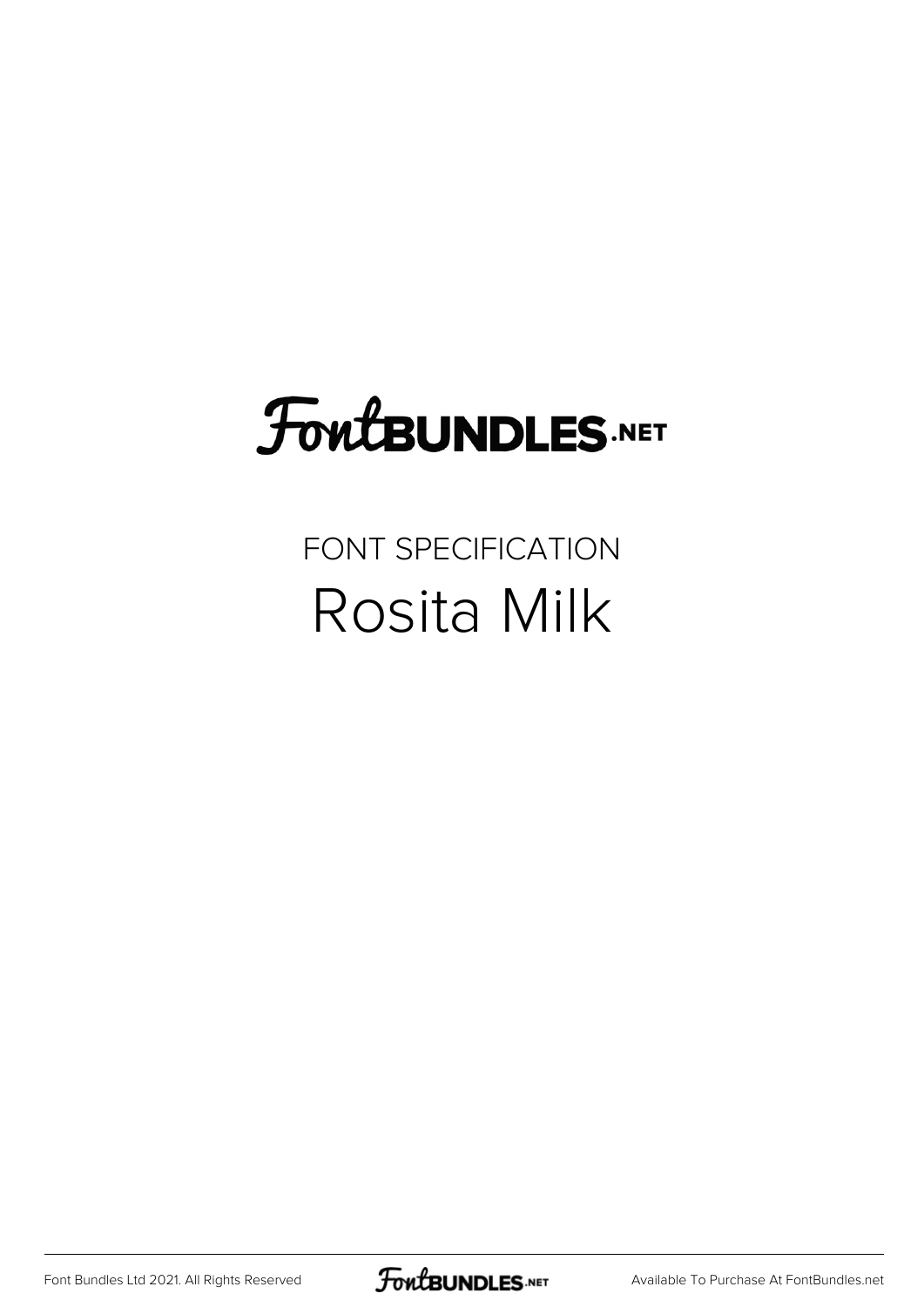#### Rosita Milk - Regular

**Uppercase Characters** 

# ABCDEFGHI JKL MNOPQ  $R S \overset{\circ}{\sim} V \overset{\circ}{\sim} V \overset{\circ}{\sim} S.$

Lowercase Characters

## **ABCDEFGHIJKLMNOPQR STUVWXYZ**

**Numbers** 

### 0123456789

**Punctuation and Symbols** 

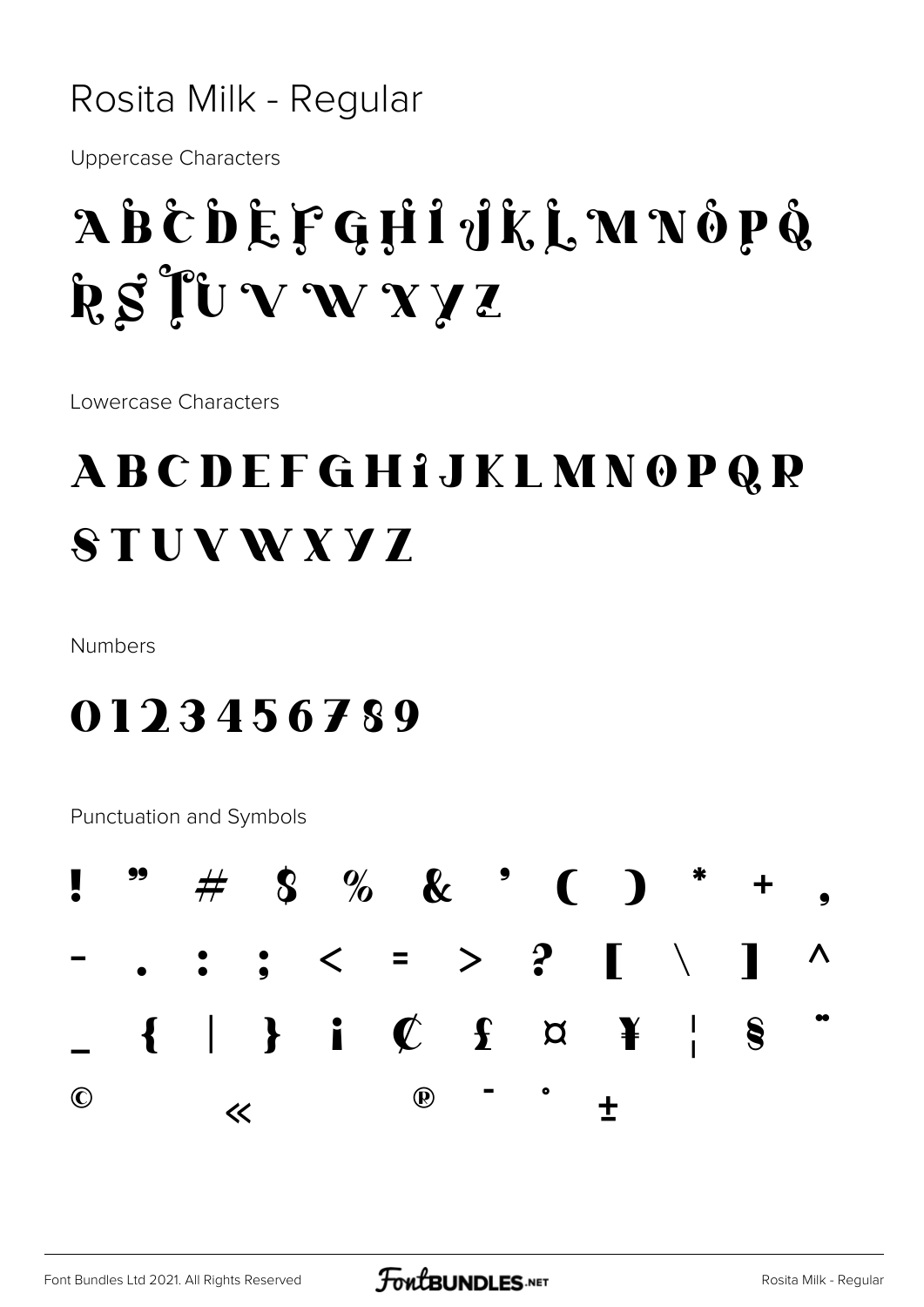All Other Glyphs



 $\overline{a}$ 

FontBUNDLES.NET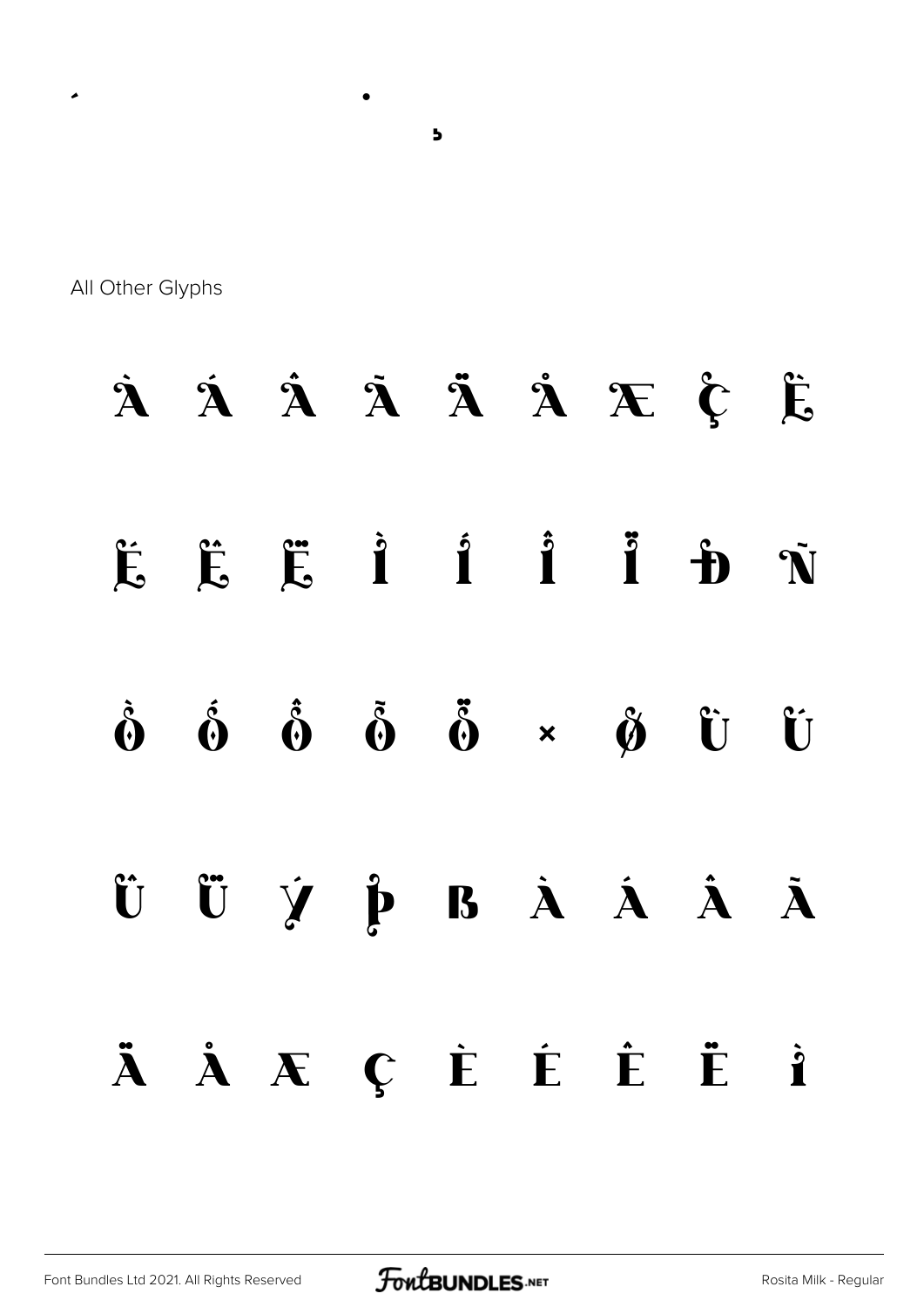|              |              |   | $\dot{\mathbf{i}}$ $\dot{\mathbf{i}}$ $\ddot{\mathbf{i}}$ $\dot{\mathbf{o}}$ $\ddot{\mathbf{N}}$ $\dot{\mathbf{\Theta}}$ $\dot{\mathbf{\Theta}}$ $\dot{\mathbf{\Theta}}$ $\ddot{\mathbf{\Theta}}$ |                             |  |
|--------------|--------------|---|---------------------------------------------------------------------------------------------------------------------------------------------------------------------------------------------------|-----------------------------|--|
|              |              |   | $\ddot{\mathbf{0}}$ $\vdots$ $\boldsymbol{\emptyset}$ $\dot{\mathbf{U}}$ $\dot{\mathbf{U}}$ $\ddot{\mathbf{U}}$ $\ddot{\mathbf{U}}$ $\dot{\mathbf{V}}$ $\mathbf{P}$                               |                             |  |
|              |              |   |                                                                                                                                                                                                   |                             |  |
|              |              |   |                                                                                                                                                                                                   |                             |  |
| 99           | 99           |   | $+$ $+$ $\cdot$ $\cdot$ $\cdot$                                                                                                                                                                   | $\leftarrow$ > $\leftarrow$ |  |
| $\mathbf{F}$ | $\mathbf{f}$ | € | <b>IN</b>                                                                                                                                                                                         |                             |  |
|              |              |   |                                                                                                                                                                                                   | $\overline{\phantom{a}}$    |  |